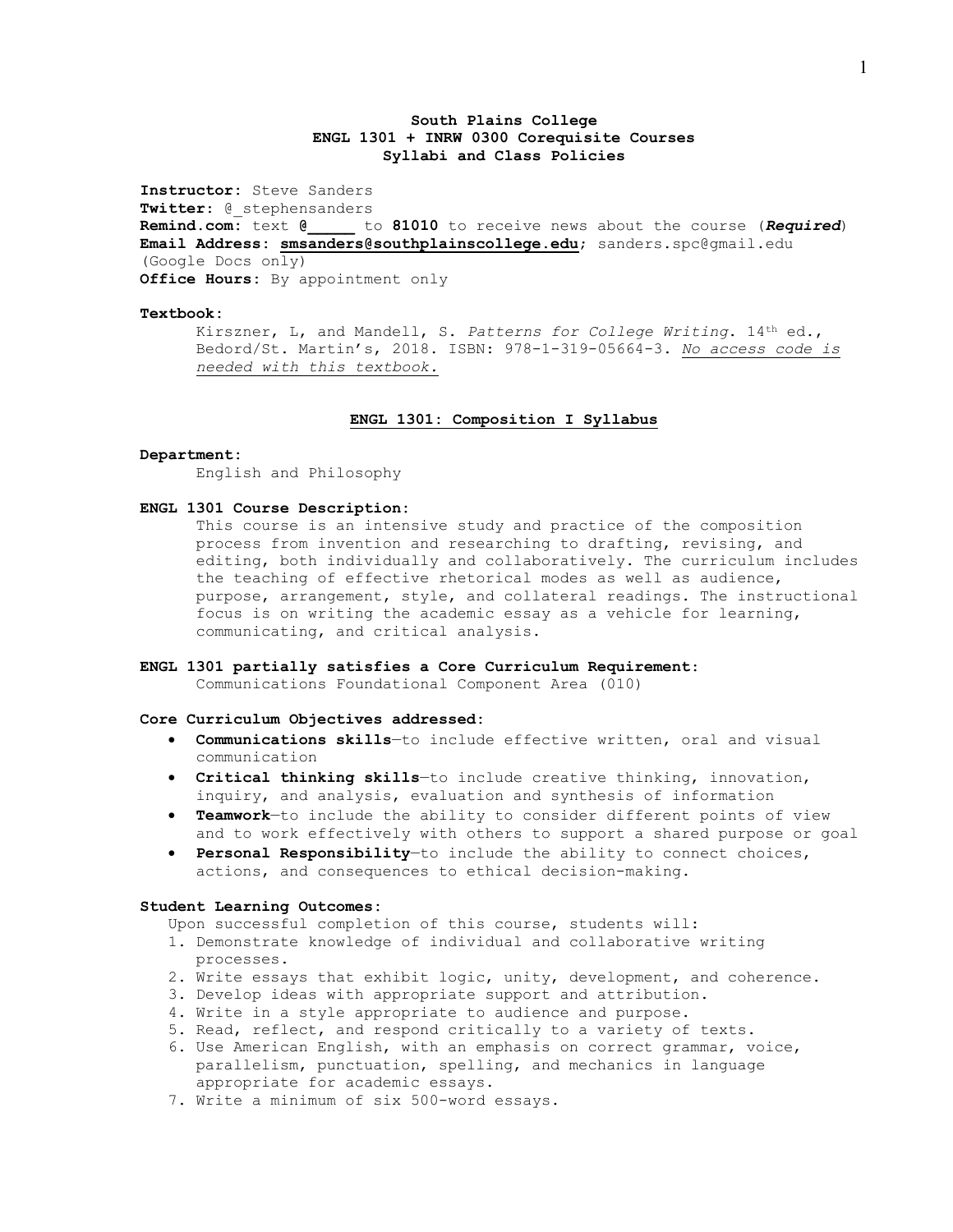## **South Plains College ENGL 1301 + INRW 0300 Corequisite Courses**

### **INRW 0300: Integrated Reading and Writing Syllabus**

**Departments:** English and Philosophy/The Teaching and Learning Center

**INRW 0300 Course Description:** INRW 0300 serves as a paired support course for students enrolled in ENGL 1301 who are not yet TSI-complete in reading and/or writing. The focus is on teaching students critical reading and academic writing skills to equip them for success in Composition I. Successful completion of this course fulfills TSI requirements for reading and/or writing.

**Student Learning Outcomes:** Upon successful completion of this course, students will:

- 1. Locate explicit textual information, draw complex inferences, and describe, analyze, and evaluate the information within and across multiple texts of varying lengths.
- 2. Comprehend and use vocabulary effectively in oral communication, reading, and writing.
- 3. Identify and analyze the audience, purpose, and message across a variety of texts.
- 4. Describe and apply insights gained from reading and writing a variety of texts.
- 5. Compose a variety of texts that demonstrate reading comprehension, clear focus, logical development of ideas, and use of appropriate language that advance the writer's purpose.
- 6. Determine and use effective approaches and rhetorical strategies for given reading and writing situations.
- 7. Generate ideas and gather information relevant to the topic and purpose, incorporating the ideas and words of other writers in student writing using established strategies.
- 8. Evaluate relevance and quality of ideas and information in recognizing, formulating, and developing a claim.
- 9. Develop and use effective reading and revision strategies to strengthen the writer's ability to compose college-level writing assignments.<br>10. Becognize and apply the conventions of Standard English in
- Recognize and apply the conventions of Standard English in reading and writing.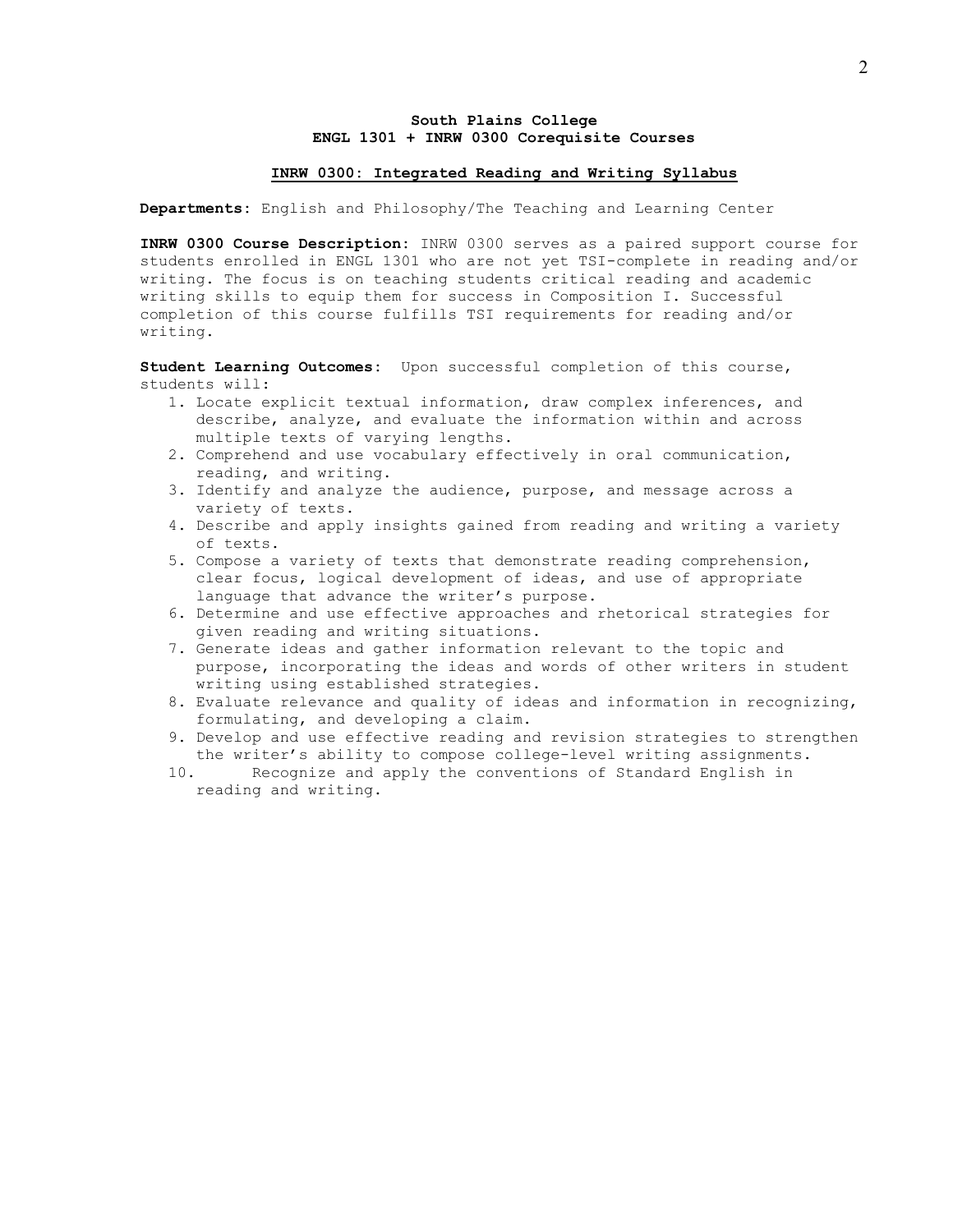# **ENGL 1301 + INRW 0300 Class Policies**

### **Online Lab:**

EdReady English content and/or grammar test bank questions will be available in Blackboard.

#### **Student Learning Outcomes Assessment:**

A pre- and post-test and/or a writing assignment rubric will be used to determine the extent of improvement that the students have gained during the semester.

#### **Course Evaluation:**

70%: All essay-writing related assignments 30%: Quizzes, exams, EdReady

### **Essay Assessment Guidelines:**

Essays may earn grades ranging from A to F based on the instructor's grading scale. Depending on the assignment, certain criteria may be weighted more than others, and the instructor's assignment may establish additional, more specific criteria. The quality of each of the criteria determines the letter grade. Not every essay will fit a single grade's description completely. Instructors may also include process assignments and drafts in their assessment of the final grade.

## **"A" Essay (Superior)**

- To earn an "A," a paper meets all of the criteria below:
- 1. The paper fulfills all the basic requirements of the assignment (for example, topic, purpose, length, format).
- 2. **Unity:** The paper states a clear thesis, all topic sentences strongly support the thesis, and body paragraphs are unified around their topic sentences. The essay conveys a clear purpose and is tailored to a distinctive audience.
- 3. **Support**: Body paragraphs contain abundant, fresh details and examples that provide specific, concrete, logical evidence. If sources are required, the paper accurately integrates and correctly documents credible source material to add insight, sophistication, and complexity to the paper's ideas.
- 4. **Coherence:** The organization of the paper is excellent and logical (emphatic order, chronological order, etc.), transitions are sophisticated, and the paper exhibits mastery of basic components (introduction, conclusion, and body paragraph structure).
- 5. **Sentence Skills:** The paper contains no major errors (fragment, fused sentence, comma splice, subject-verb agreement, pronoun reference or agreement, verb form) and is virtually free of other grammar, spelling, wrong word, punctuation, mechanical, or point of view errors. Word choice and sentence variety (simple, compound, complex) are effective and powerful.

# **"B" Essay (Strong)**

- To earn a "B," a paper meets all of the criteria below:
- 1. The paper fulfills all the basic requirements of the assignment (for example, topic, purpose, length, format).
- 2. **Unity:** The paper states a clear thesis, all topic sentences directly support the thesis, and body paragraphs display unity. The essay conveys good awareness of purpose and audience.
- 3. **Support**: Body paragraphs are well-developed with specific details, examples, and sound logic. If sources are required, the paper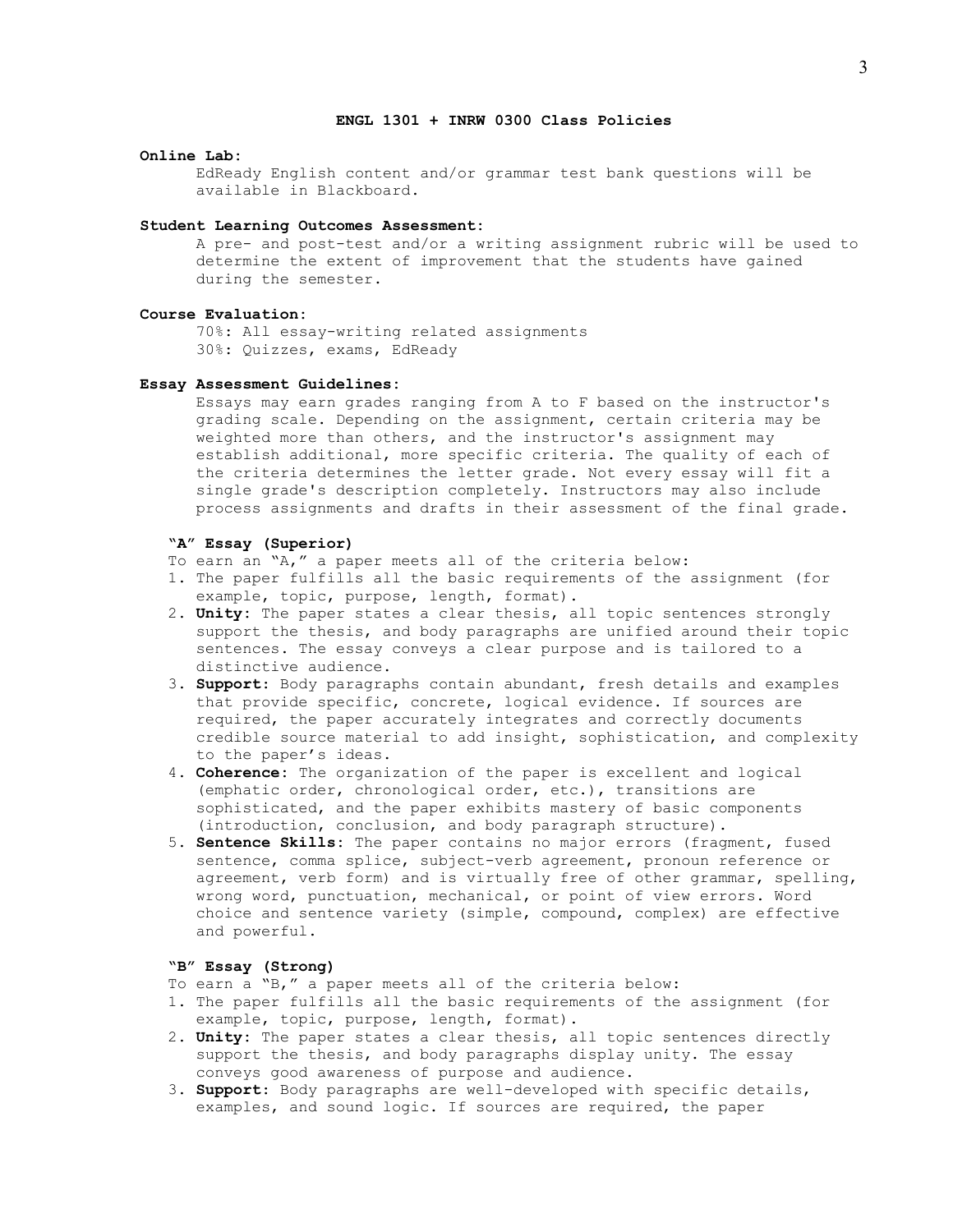accurately uses and correctly documents credible source material to supplement its ideas.

- 4. **Coherence:** The organization of the paper is clear and helpful, transitions are helpful, and the paper exhibits strong basic components (introduction, conclusion, and body paragraph structure).
- 5. **Sentence Skills:** The paper contains no more than two major errors (fragment, fused sentence, comma splice, subject-verb agreement, pronoun reference or agreement, verb form) and very few other grammar, spelling, wrong word, punctuation, mechanical, or point of view errors. Word choice and sentence variety are strong.

#### **"C" Paper (Acceptable)**

- To earn a "C," a paper meets all of the criteria below:
- 1. The paper fulfills all the basic requirements of the assignment (for example, topic, purpose, length, format).
- 2. **Unity:** A thesis is stated but may lack a strong claim or be obvious or predictable; topic sentences adequately support the thesis. One error in paragraph unity may occur. The essay's purpose and audience are adequately conveyed.
- 3. **Support**: Body paragraphs contain relevant details or logical reasons but need more specific examples/evidence. If sources are required, credible outside sources are usually integrated and cited correctly.
- 4. **Coherence:** Organization of ideas is satisfactory, transitions are logical, and the paper indicates competence in basic components (introduction, conclusion, and body paragraph structure).
- 5. **Sentence Skills:** The paper contains no more than four major errors (fragment, fused sentence, comma splice, subject-verb agreement, pronoun reference or agreement, verb form). Some other grammar, spelling, wrong word, punctuation, mechanical, or point of view errors are present but not distracting. Word choice and sentence variety are strong.

### **"D" Paper (Developing)**

- To earn a "D," a paper will exhibit *one or more* of the weaknesses below:
- 1. The paper only partially fulfills one or more of the basic requirements of the assignment (for example, topic, purpose, length, format).
- 2. **Unity:** The thesis may announce the topic but no claim, contain more than one idea, or be too vague, too broad, or too narrow. Topic sentences are not tied to the thesis. Two errors in paragraph unity may occur. Essay conveys little awareness of audience or purpose.
- 3. **Support**: Details are sparse or vague and consist of generalizations, clichés, or repetition. If applicable, sources are insufficient and/or not always integrated or cited correctly.
- 4. **Coherence:** Organization is attempted but disjointed or confusing; transitions are sparse. The paper indicates awareness of but not competence in basic components (introduction, conclusion, and body paragraph structure).
- 5. **Sentence Skills:** The paper contains no more than six major errors (fragment, fused sentence, comma splice, subject-verb agreement, pronoun reference or agreement, verb form). Several other grammar, spelling, wrong word, punctuation, mechanical, or point of view errors distract from the content. Informal word choices occur with little or no variety in sentence type and length.

#### **"F" Paper (Unacceptable)**

To earn an "F," a paper will exhibit *one or more* of the weaknesses below: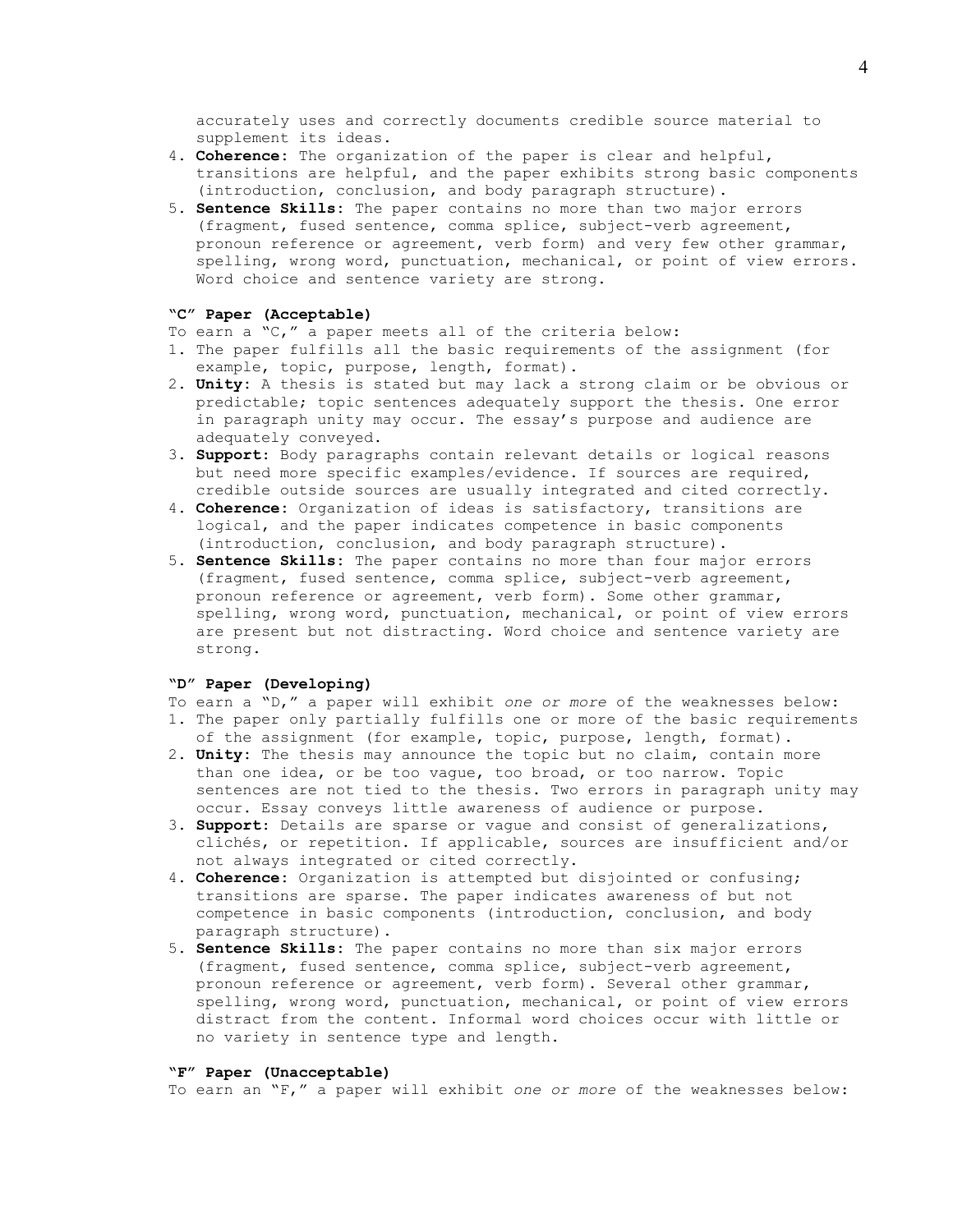- 1. The paper fails to fulfill one or more of the basic requirements of the assignment (for example, topic, purpose, length, format).
- 2. **Unity:** The thesis is illogical, incomplete, or missing, so the essay lacks focus on one central idea. Topic sentences are missing, so body paragraphs lack unity. The essay ignores the purpose and audience.
- 3. **Support**: Details are illogical, irrelevant, or missing from body paragraphs. If sources are required, the paper fails to use sources, does not meet the minimum source requirements, uses source material inaccurately, uses sources that are not credible, fails to document fully or correctly, and/or includes plagiarism.
- 4. **Coherence:** Organization is incoherent, transitions are missing or illogical, or the paper indicates lack of competence in basic paper components (for example, lack of introduction and/or conclusion, lack of paragraphing).
- 5. **Sentence Skills:** Seven or more major errors (fragment, fused sentence, comma splice, subject-verb agreement, pronoun reference or agreement, verb form) occur with numerous other grammar, spelling, wrong word, punctuation, mechanical, or point of view errors. Word choice is often inaccurate, immature, or inappropriate. Multiple sentence structure/syntax errors make the paper difficult or almost impossible to read. If one type or a combination of types of errors, regardless of whether they are major or minor, seriously affects the readability of a paper, it will receive an "F."

## **Student Responsibilities:**

Students are expected to *[May vary by instructor but usually include the following.]*

- 1. Be on time and regularly attend class
- 2. Be responsible for the learning process, including preparation for class, such as reading and homework; participation in class discussions, including asking relevant questions; getting assignments and/or notes if absent; and accepting responsibility for not understanding an assignment or failing an assignment
- 3. Be responsible for having an appropriate attitude and using appropriate language in academic environments; not use condescending, inflammatory, threatening, or profane rhetoric, whether verbally or in written form, in academic environments
- 4. Have respectful behavior toward instructor and classmates in order to contribute to the atmosphere necessary for learning
- 5. Be responsible for courteous actions to others, especially by putting away cell phones and other distractions while in class
- 6. Be responsible for writing down all grades and applying them to the grading scale used for the class, which is shown in the course's policy statement/syllabus
- 7. Submit all assignments in accordance with due dates, formats, and requirements
- 8. Avoid all forms of cheating and plagiarism on all assignments, including improper collaboration
- 9. Ask questions when something is unclear.

# **Attendance Policy:**

Students in this class are expected to be on time. *If you are late to class, then you are marked absent* but will be allowed to stay in class and submit assignments due that day for full credit. If you are late to class and choose to stay, please enter quietly and take your seat.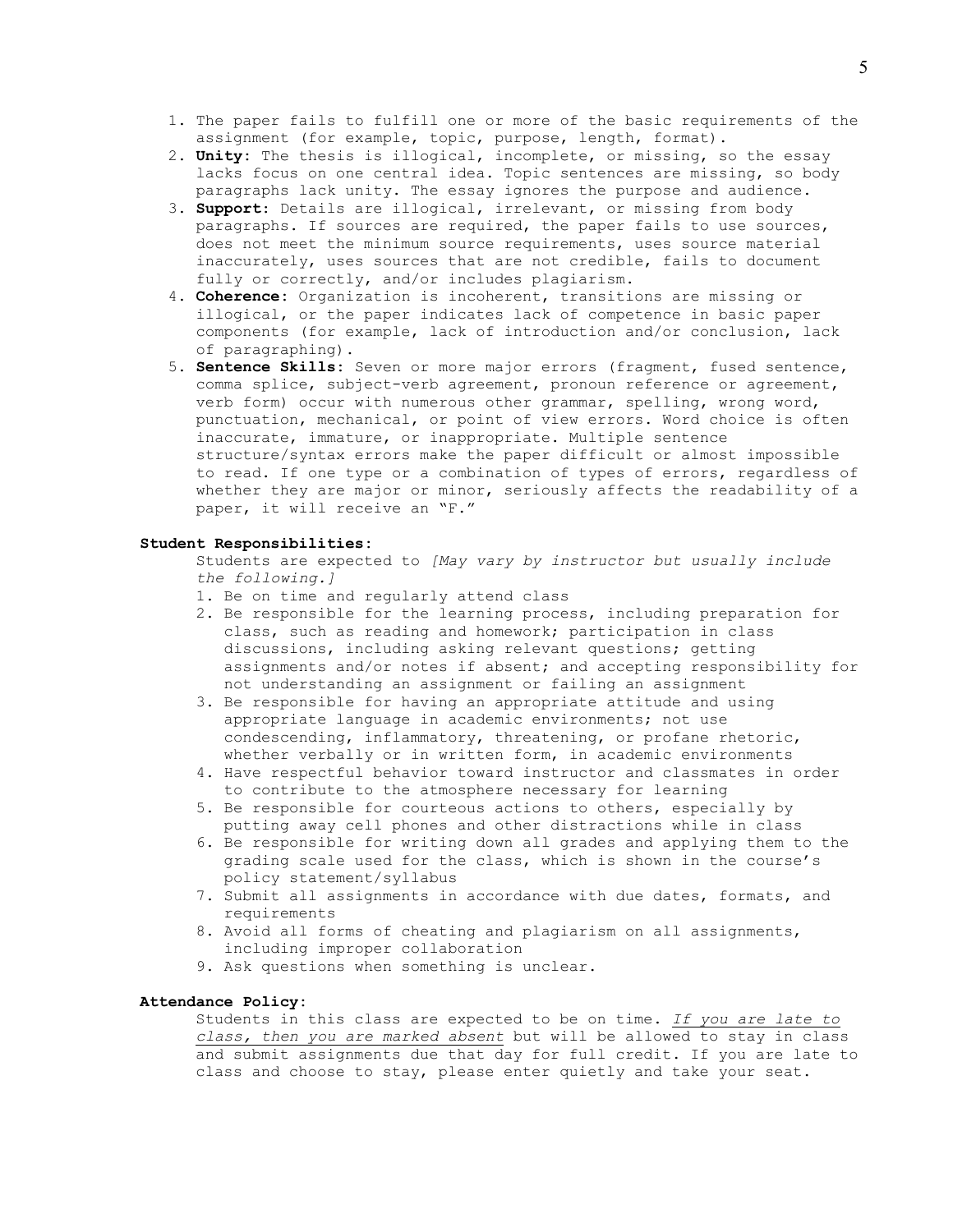If you pack up and leave before class is dismissed for the day, then you will be counted absent.

# **After three (3) absences, you will be dropped from the class with a grade of "X" or "F" as determined by the instructor.**

Note: Official South Plains College-related absences will not count towards being dropped from the class, though one must submit to me official, signed documentation from S.P.C. for the absence on the day of your return.

*Any other absence* will count towards being dropped from the class.

It is the student's responsibility to verify administrative drops for excessive absences through MySPC using his or her student online account. If it is determined that a student is awarded financial aid for a class or classes in which the student never attended or participated, the financial aid award will be adjusted in accordance with the classes in which the student did attend/participate and the student will owe any balance resulting from the adjustment.

### **Syllabus Calendar**

All the due dates for work are on the course calendar. And, while the due dates probably will not be moved, the teacher reserves the right to make changes to the calendar because of unforeseen events and the havoc they might wreak upon the schedule. In most cases, though, refer to the calendar for the dates assignments are due. If you don't know the day any given assignment is due, then ask the teacher.

### **Email Policy:**

Due to privacy concerns, the teacher will not discuss grades through email. If you would like to talk about your grades or assignments, please make an appointment

### **Cell Phone Policy**

- 1. Please turn your phone to silent/no-vibration while in class.
- 2. Please do not answer your phone during lecture or discussion time.
- 3. Please do not text during lecture or discussion time.
- 4. All mobile devices are to be put away during quizzes and tests.
- 5. If non-adherence to this policy becomes consistent and/or constant, you will be asked to leave the class and be assigned an absence for each infraction.

*\*\*I realize emergency situations occur. Please let me know before class if you are expecting an important message or call and exit the room in order to answer your device.*

#### **Plagiarism and Cheating:**

Students are expected to do their own work on all projects, quizzes, assignments, and papers. Failure to comply with this policy will result in an F for the assignment and can result in an F for the course if circumstances warrant.

Plagiarism violations include, but are not limited to, the following: 1. Turning in a paper that has been purchased, borrowed, or downloaded from another student, an online term paper site, or a mail order term paper mill;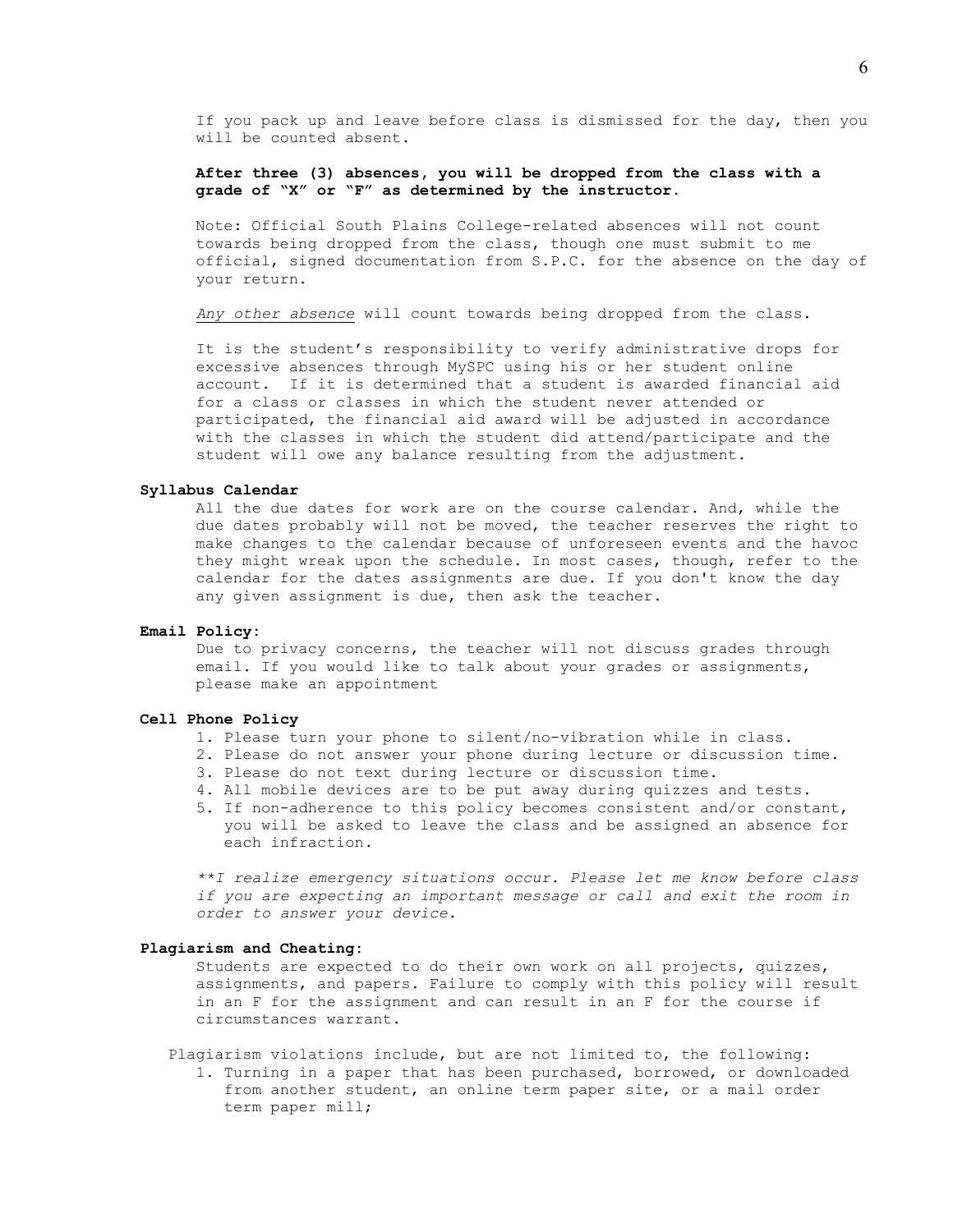- 2. Cutting and pasting together information from books, articles, other papers, or online sites without providing proper documentation;
- 3. Using direct quotations (three or more words) from a source without showing them to be direct quotations and citing them; or
- 4. Missing in-text citations.

Cheating violations include, but are not limited to, the following:

- 1. Obtaining an examination by stealing or collusion;
- 2. Discovering the content of an examination before it is given;
- 3. Using an unauthorized source of information (notes, textbook, text messaging, internet) during an examination, quiz, or homework assignment;
- 4. Entering an office or building to obtain unfair advantage;
- 5. Taking an examination for another;
- 6. Altering grade records;
- 7. Copying another's work during an examination or on a homework assignment;
- 8. Rewriting another student's work in Peer Editing so that the writing is no longer the original student's;
- 9. Taking pictures of a test, test answers, or someone else's paper.

## **Student Code of Conduct Policy**:

Any successful learning experience requires mutual respect on the part of the student and the instructor. Neither instructor nor student should be subject to others' behavior that is rude, disruptive, intimidating, aggressive, or demeaning**.** Student conduct that disrupts the learning process or is deemed disrespectful or threatening shall not be tolerated and may lead to disciplinary action and/or removal from class.

## **Disability Statement:**

Students with disabilities, including but not limited to physical, psychiatric, or learning disabilities, who wish to request accommodations in this class should notify the Disability Services Office early in the semester so that the appropriate arrangements may be made. In accordance with federal law, a student requesting accommodations must provide acceptable documentation of his/her disability to the Disability Services Office. For more information, call or visit the Disability Services Office at Levelland (Student Health & Wellness Office) 806-716-2577, Reese Center (Building 8) 806- 716-4675, or Plainview Center (Main Office) 806-716-4302 or 806-296- 9611.

#### **Title IX Pregnancy Accommodations Statement**

If you are pregnant, or have given birth within six months, Under Title IX you have a right to reasonable accommodations to help continue your education. To activate accommodations you must submit a Title IX pregnancy accommodations request, along with specific medical documentation, to the Director of Health and Wellness. Once approved, notification will be sent to the student and instructors. It is the student's responsibility to work with the instructor to arrange accommodations. Contact Chris Straface, Director of Health and Wellness at 806-716-2362 or email cstraface@southplainscollege.edu for assistance.